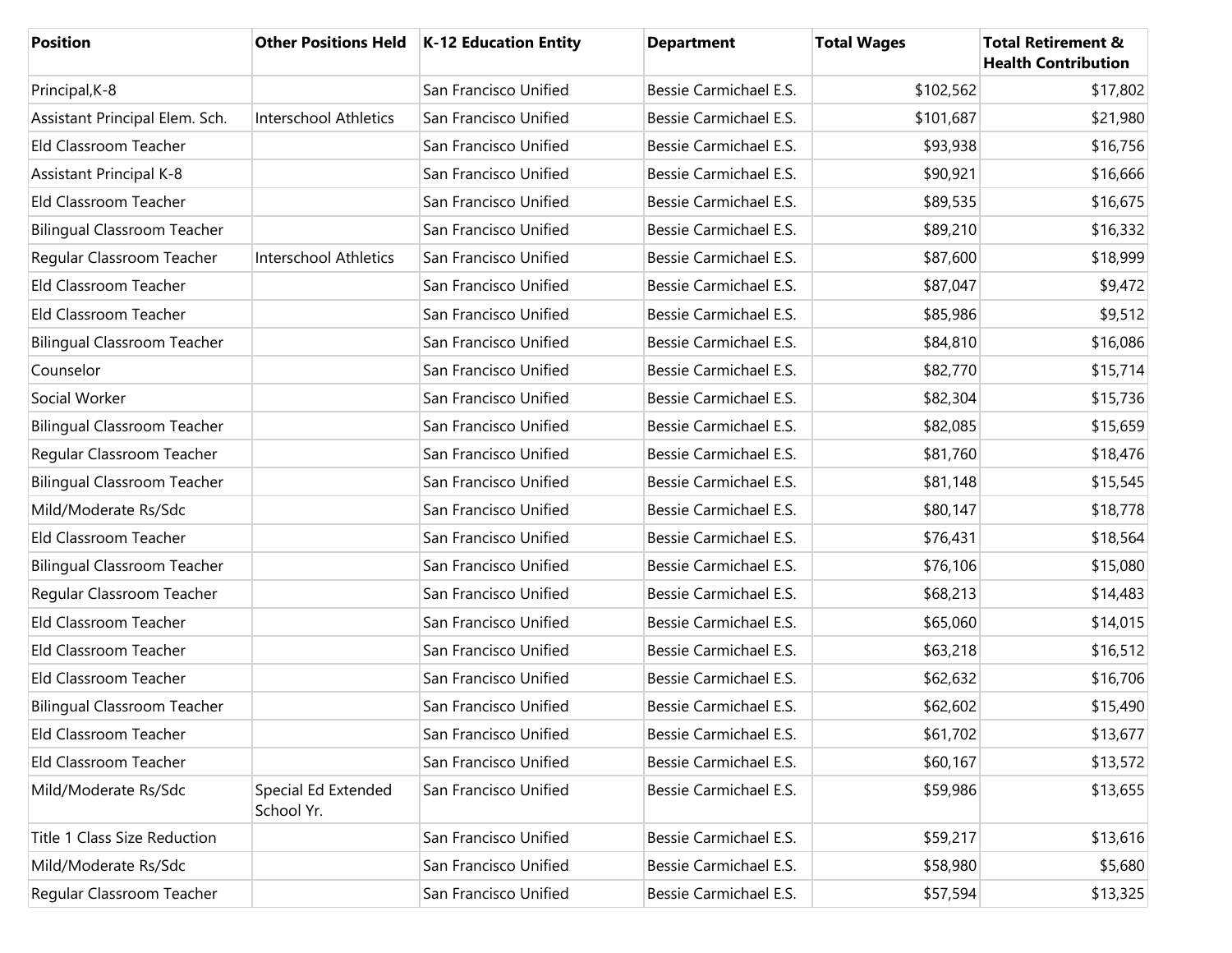| Regular Classroom Teacher                                                 |                                                                                   | San Francisco Unified | Bessie Carmichael E.S. | \$57,279 | \$13,274 |
|---------------------------------------------------------------------------|-----------------------------------------------------------------------------------|-----------------------|------------------------|----------|----------|
| Eld Classroom Teacher                                                     |                                                                                   | San Francisco Unified | Bessie Carmichael E.S. | \$55,704 | \$13,103 |
| Custodian                                                                 |                                                                                   | San Francisco Unified | Bessie Carmichael E.S. | \$54,111 | \$27,766 |
| Custodian                                                                 |                                                                                   | San Francisco Unified | Bessie Carmichael E.S. | \$54,000 | \$30,276 |
| Custodian                                                                 |                                                                                   | San Francisco Unified | Bessie Carmichael E.S. | \$52,763 | \$27,504 |
| Custodian                                                                 |                                                                                   | San Francisco Unified | Bessie Carmichael E.S. | \$50,268 | \$26,489 |
| <b>Bilingual Classroom Teacher</b>                                        |                                                                                   | San Francisco Unified | Bessie Carmichael E.S. | \$49,545 | \$8,356  |
| Regular Classroom Teacher                                                 | <b>Summer Session</b><br>Teacher                                                  | San Francisco Unified | Bessie Carmichael E.S. | \$49,223 | \$8,848  |
| Clerk Typist                                                              |                                                                                   | San Francisco Unified | Bessie Carmichael E.S. | \$46,752 | \$28,724 |
| Eld Classroom Teacher                                                     |                                                                                   | San Francisco Unified | Bessie Carmichael E.S. | \$46,592 | \$8,003  |
| Community Rel Spec Elem<br>Advisor                                        |                                                                                   | San Francisco Unified | Bessie Carmichael E.S. | \$41,035 | \$10,543 |
| Com Rel Spec -Student Advisor Com Rel Spec -Student San Francisco Unified | Advisor, Interschool<br>Athletics, Noon<br>Monitor                                |                       | Bessie Carmichael E.S. | \$39,632 | \$10,377 |
| Instructional Reform Facilitator                                          |                                                                                   | San Francisco Unified | Bessie Carmichael E.S. | \$38,693 | \$11,962 |
| Eld Classroom Teacher                                                     |                                                                                   | San Francisco Unified | Bessie Carmichael E.S. | \$35,767 | \$3,176  |
| Eld Classroom Teacher                                                     | <b>Summer Session</b><br>Teacher                                                  | San Francisco Unified | Bessie Carmichael E.S. | \$35,036 | \$7,627  |
| Regular Classroom Teacher                                                 | Day-To-Day Sub,<br><b>Summer Session</b><br>Teacher, Regular<br>Classroom Teacher | San Francisco Unified | Bessie Carmichael E.S. | \$33,234 | \$5,891  |
| Eld Classroom Teacher                                                     |                                                                                   | San Francisco Unified | Bessie Carmichael E.S. | \$32,721 | \$7,422  |
| Social Worker                                                             |                                                                                   | San Francisco Unified | Bessie Carmichael E.S. | \$32,228 | \$6,094  |
| Regular Classroom Teacher                                                 |                                                                                   | San Francisco Unified | Bessie Carmichael E.S. | \$32,166 | \$7,468  |
| Security-Campus                                                           |                                                                                   | San Francisco Unified | Bessie Carmichael E.S. | \$31,388 | \$7,086  |
| Sped Ia Sh - All Impair                                                   |                                                                                   | San Francisco Unified | Bessie Carmichael E.S. | \$29,029 | \$10,424 |
| Sped Ia Sh - All Impair                                                   | Sped Ia Sh - All Impair                                                           | San Francisco Unified | Bessie Carmichael E.S. | \$28,612 | \$7,788  |
| Security-Campus                                                           | <b>Interschool Athletics</b>                                                      | San Francisco Unified | Bessie Carmichael E.S. | \$28,204 | \$7,605  |
| <b>Teacher Special Assign</b>                                             |                                                                                   | San Francisco Unified | Bessie Carmichael E.S. | \$28,190 | \$3,841  |
| Sp/Ed. la Non-Sev H: All Impmt                                            |                                                                                   | San Francisco Unified | Bessie Carmichael E.S. | \$27,377 | \$7,692  |